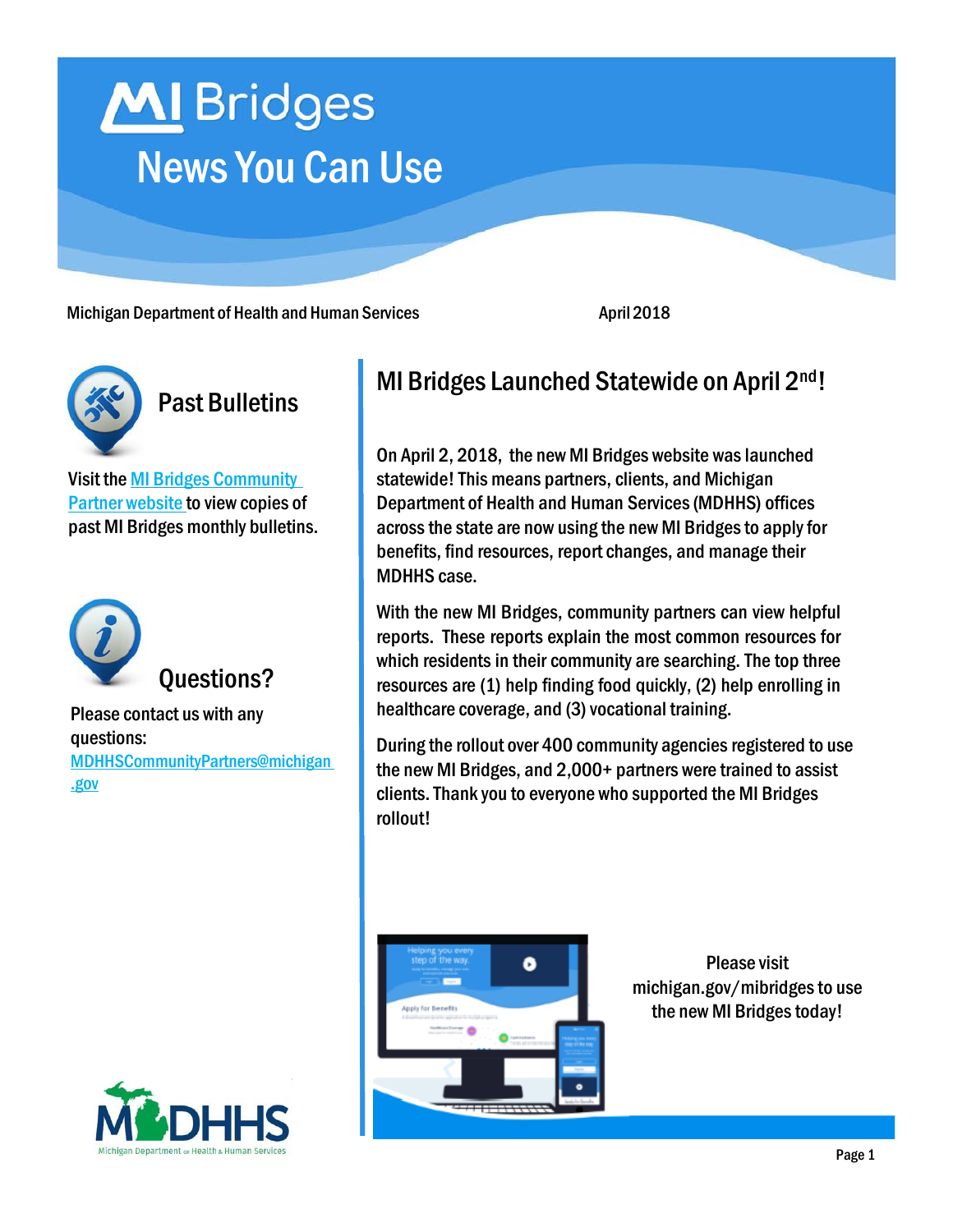# Metrics Now Available in MI Bridges for all Partners

MI Bridges users for each agency with the [View Metrics] user permission can now view key metrics about the agency's use of MI Bridges.

These metrics are available at anytime and can be helpful when an agency needsinformation for a grant or agency report.

| ≡ Menu                     |                                   |                                                                                                        | <b>MI</b> Bridges                                               |                                         |                           | $Q$ $\rightarrow$ $P$ |     | A Outlook v         |
|----------------------------|-----------------------------------|--------------------------------------------------------------------------------------------------------|-----------------------------------------------------------------|-----------------------------------------|---------------------------|-----------------------|-----|---------------------|
|                            | [Agency Name] Reports             |                                                                                                        |                                                                 |                                         |                           |                       |     |                     |
| Referrals.<br>Benefits     | Navigators                        |                                                                                                        |                                                                 |                                         |                           |                       |     |                     |
|                            |                                   |                                                                                                        |                                                                 |                                         |                           |                       |     |                     |
|                            | Application and Renewal Breakdown |                                                                                                        | $2018$ $\vee$                                                   | January                                 | $\times$ To 2018 $\times$ | March                 | v   | Generate            |
| January 2018 to March 2018 |                                   |                                                                                                        |                                                                 |                                         |                           |                       |     |                     |
| TYPE                       | <b>BURNITELIONS</b>               | <b><i>EDICAL PROGRAM</i></b>                                                                           | MULTI PROGRAM                                                   | <b>HEALTHCARS</b>                       | 3.8.11                    | EANH                  | CDC | tex                 |
| Applications               |                                   | 67%                                                                                                    | 33%                                                             |                                         | t                         | ö                     | ö   | ż                   |
| <b>Renawals</b>            | y.                                | 43%                                                                                                    | 57%                                                             | ä                                       | o                         | $\circ$               | ö   | $\Box$              |
| Totals                     | 10                                | 50%                                                                                                    | 50%<br>a sa s                                                   | s,                                      | 1                         | $\circ$               | ö   | $\mathbf{z}$        |
|                            |                                   | Exporting this report will download a complete list of the entire dataset, not just values shown here. |                                                                 |                                         |                           |                       |     | Export to Excel [2] |
|                            |                                   |                                                                                                        |                                                                 |                                         |                           |                       |     |                     |
|                            |                                   |                                                                                                        |                                                                 |                                         |                           |                       |     |                     |
|                            | Household Members Per Program     |                                                                                                        | Year v                                                          | Starting Month V To Year V Ending Month |                           |                       |     | Little work in      |
|                            |                                   |                                                                                                        |                                                                 |                                         |                           |                       |     |                     |
|                            |                                   | Please select a month and year. Then, click the Generate button to view the report.                    |                                                                 |                                         |                           |                       |     |                     |
|                            |                                   |                                                                                                        |                                                                 |                                         |                           |                       |     |                     |
|                            |                                   |                                                                                                        | MI Bridges Home   Contact   Policies   MDHHS Home   MI gov Home |                                         |                           |                       |     |                     |
|                            |                                   |                                                                                                        |                                                                 |                                         |                           |                       |     |                     |

Information available includes: Figure 1: Example Metrics Screenshot

- The number of clients connected to a navigator in the agency who submitted an application or redetermination during a selected time period.
- The number of referrals completed during a selected time period.
- …and much more!

# **MI Bridges Marketing Materials**

As a part of the statewide rollout of the new MI Bridges, the Michigan Department of Health and Human Services (MDHHS) Bureau of Community Services mailed each registered partner agency a starter kit of materials that can be used to share information about the new MI Bridges with clients. Each agency Lead-Point-of-Contact was mailed one poster, fifty rack cards, and 250 business cards. These materials should arrive at all partner locations by April 30, 2018.The English, Spanish, and Arabic flyers can be downloaded from the MI Bridges [Community](https://www.michigan.gov/mdhhs/0,5885,7-339-71551_82637---,00.html) Partner website.

Please use these materials to help share the new features available in MI Bridges!







Figure 2: MI Bridges English. Arabic, and Spanish Fliers **Page 2** Page 2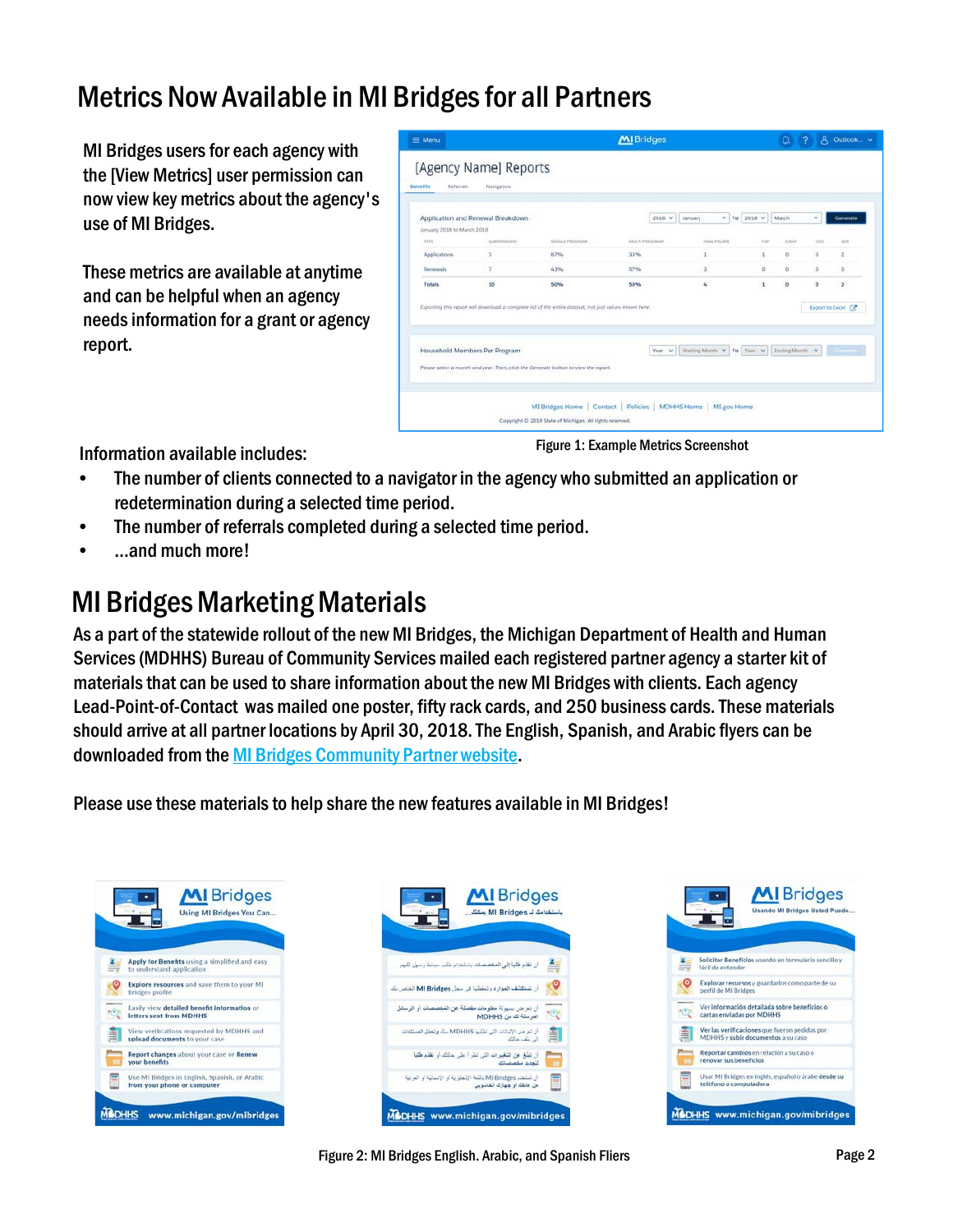# MI BridgesTeamWelcomes New Community Partner Liaison

MDHHS understands community partners need support during the transition to the new MI Bridges. We are excited to announce that a new Community Partner Liaison recently joined the team! In 2013, Jaspreet Malhotra began engaging and supporting Michigan residents as a Marketplace Navigator and a MDHHS navigation partner to help them connect with health coverage. In 2015, she joined the Michigan Primary Care Association and her role was providing support to Michigan health centerstaff dedicated to addressing the nonclinical needs of their patients and communities.Through this work she helped build relationships to establish community linkages and address the social determinants of health.

Jaspreet is excited to transition to the MI Bridges Community Partner Liaison role and help support community partners with the new MI Bridges. She can be reached at: MDHHScommunitypa[rtners@michigan.gov.](mailto:tners@michigan.gov)



#### MI Bridges Referral Online Training Available!

In the new MI Bridges, community partners can choose to receive referrals from clients directly in MI Bridges. An agency can decide to be a referral partner at anytime. Any user who will help an agency manage referrals must complete training. While three webinars were held in March to train users on how to view and manage referrals from clients, we are excited to share that training for referral partners is now available online, and can be taken at anytime!



Visit the MI Bridges Community Partner Training page to find information on how to register and complete the online referral partner training to become a referral partner.